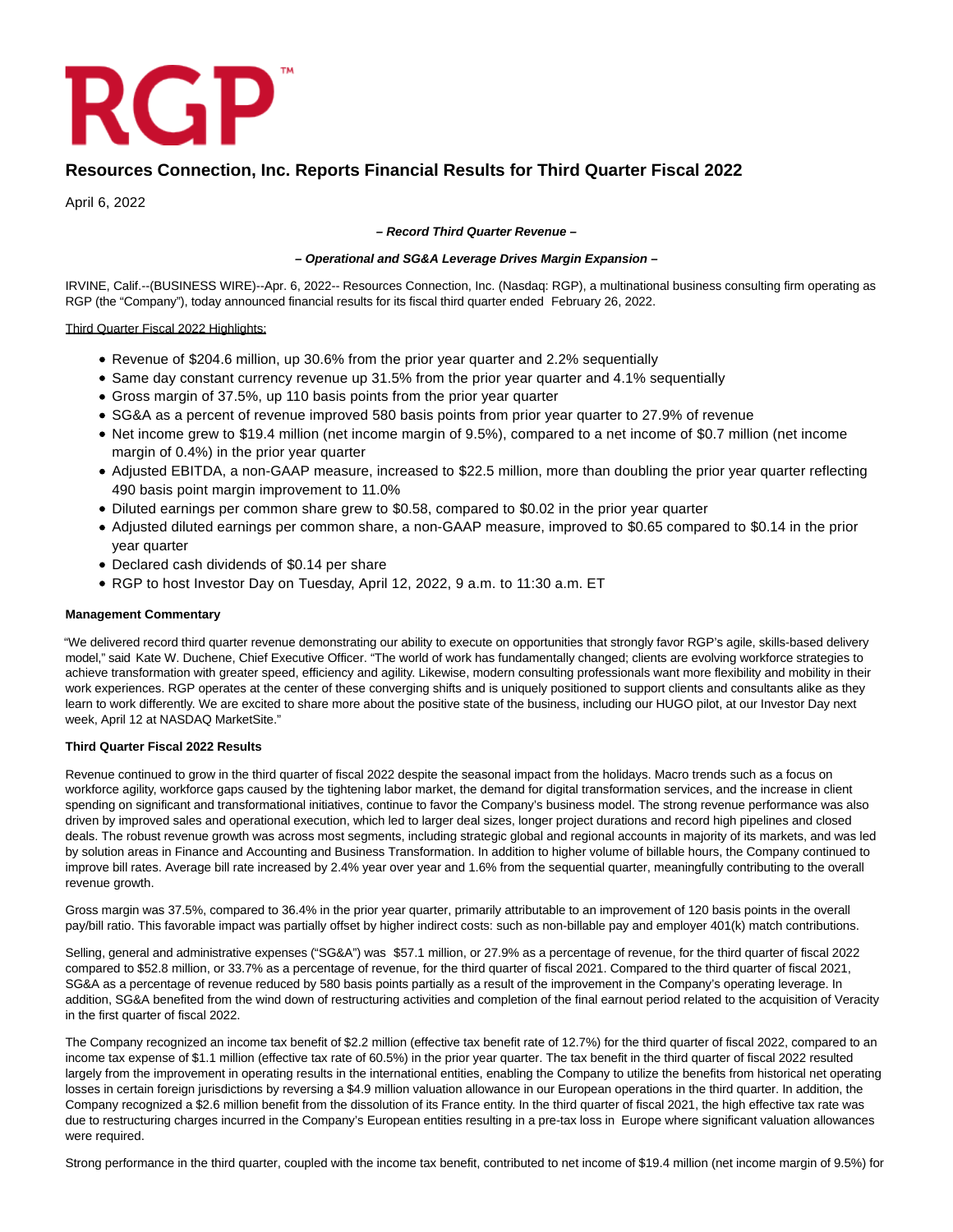the third quarter of fiscal 2022, compared to net income of \$0.7 million (net income margin of 0.4%) in the prior year quarter. The Company delivered an Adjusted EBITDA margin, a non-GAAP measure, of 11.0% for the third quarter of fiscal 2022, an improvement of 490 basis points over the prior year quarter.

# **SUMMARY OF CONSOLIDATED FINANCIAL RESULTS**

#### **(Unaudited. Amounts in thousands, except per share amounts)**

|                                                    |                      | <b>Three Months Ended</b> |                      |    | <b>Nine Months Ended</b> |                      |
|----------------------------------------------------|----------------------|---------------------------|----------------------|----|--------------------------|----------------------|
|                                                    | February 26,<br>2022 | November 27,<br>2021      | February 27,<br>2021 |    | February 26,<br>2022     | February 27,<br>2021 |
| Revenue                                            | 204,609              | \$<br>200,238             | \$<br>156,631        | \$ | 587,987                  | \$<br>457,199        |
| Direct cost of services                            | 127,815              | 121,497                   | 99,584               |    | 361,020                  | 284,078              |
| Gross profit                                       | 76,794               | 78,741                    | 57,047               |    | 226,967                  | 173,121              |
| Selling, general and administrative expenses       | 57,090               | 56.881                    | 52.838               |    | 165,365                  | 158,544              |
| Amortization of intangible assets                  | 1,321                | 1,184                     | 1,202                |    | 3,608                    | 4,125                |
| Depreciation expense                               | 882                  | 893                       | 963                  |    | 2,694                    | 2,954                |
| Income from operations                             | 17,501               | 19,783                    | 2,044                |    | 55,300                   | 7,498                |
| Interest expense, net                              | 307                  | 222                       | 361                  |    | 744                      | 1,316                |
| Other income (1)                                   | (35)                 | (311)                     | (64)                 |    | (653)                    | (1,069)              |
| Income before (benefit) provision for income taxes | 17,229               | 19,872                    | 1,747                |    | 55,209                   | 7,251                |
| (Benefit) provision for income taxes               | (2, 192)             | 5,567                     | 1,057                |    | 8,561                    | 5,270                |
| Net income                                         | \$<br>19,421         | \$<br>14,305              | \$<br>690            | \$ | 46,648                   | \$<br>1,981          |
| Net income per common share:                       |                      |                           |                      |    |                          |                      |
| <b>Basic</b>                                       | \$<br>0.59           | \$<br>0.43                | \$<br>0.02           | \$ | 1.42                     | \$<br>0.06           |
| <b>Diluted</b>                                     | \$<br>0.58           | \$<br>0.42                | \$<br>0.02           | \$ | 1.39                     | \$<br>0.06           |
| Weighted average common shares outstanding:        |                      |                           |                      |    |                          |                      |
| Basic                                              | 32,738               | 33,221                    | 32,520               |    | 32,951                   | 32,353               |
| <b>Diluted</b>                                     | 33,375               | 33,950                    | 32,659               |    | 33,556                   | 32,422               |
| Cash dividends declared per common share           | \$<br>0.14           | \$<br>0.14                | \$<br>0.14           | \$ | 0.42                     | \$<br>0.42           |
| <b>Revenue by Geography</b>                        |                      |                           |                      |    |                          |                      |
| North America                                      | \$<br>173,569        | \$<br>167,154             | 127,913              | S  | 492,602                  | 371,259              |
| Europe                                             | 17,856               | 19,921                    | 17,751               |    | 56,642                   | 53,125               |
| Asia Pacific                                       | 13,184               | 13,163                    | 10,967               |    | 38,743                   | 32,815               |
| Total revenue                                      | \$<br>204,609        | \$<br>200,238             | \$<br>156,631        | \$ | 587,987                  | \$<br>457,199        |
| <b>Cash dividend</b>                               |                      |                           |                      |    |                          |                      |
| Total cash dividends paid                          | \$<br>4,715          | \$<br>4,647               | \$<br>4,566          | \$ | 13,965                   | \$<br>13,625         |

Note: The sum of quarterly amounts, including per share amounts, may not equal amounts reported for year-to-date periods. This is due to the effects of rounding and changes in the number of weighted-average shares outstanding for each period.

(1) Other income for the current fiscal year primarily consisted of COVID-19 government relief funds received globally and a gain from lease modification. Other income in fiscal 2021 was primarily related to COVID-19 government relief funds received globally.

### **Conference Call Information**

RGP will hold a conference call for analysts and investors at 5:00 p.m., ET, today, April 6, 2022. The dial-in number for the conference call will be: 877-390-5534. No password is required; simply ask for the RGP conference call. This conference call will be available for listening via a webcast on the Company's website: [http://www.rgp.com.](https://cts.businesswire.com/ct/CT?id=smartlink&url=http%3A%2F%2Fwww.rgp.com&esheet=52658953&newsitemid=20220406005467&lan=en-US&anchor=http%3A%2F%2Fwww.rgp.com&index=1&md5=844f363d77d2c6332f28429b70d6b35f) An audio replay of the conference call will be available through April 13, 2022 at 855-859-2056. The conference ID number for the replay is 2718956. The call will also be archived on the RGP website for 30 days.

#### **About RGP**

RGP is a global consulting firm helping businesses tackle transformation, change, and compliance challenges by supplying the right professional talent and solutions. As a next-generation human capital partner for our clients, we specialize in solving today's most pressing business problems across the enterprise in the areas of transactions, regulations, and transformations. Our pioneering approach to workforce strategy and our agile human capital model quickly align the right resources for the work at hand within our clients with speed and efficiency. Our engagements are designed to leverage human connection and collaboration to deliver practical solutions and more impactful results that power our clients', consultants', and partners' success. Our mission as an employer is to connect our team members to meaningful opportunities that further their career ambitions within the context of a supportive talent community of dedicated professionals. With approximately 5,000 professionals, we annually engage with over 2,100 clients around the world from over 40 physical practice offices and multiple virtual offices. We are their partner in delivering on the "now of work." Headquartered in Irvine, California, RGP is proud to have served over 85% of the Fortune 100.

The Company is listed on the Nasdaq Global Select Market, the exchange's highest tier by listing standards. To learn more about RGP, visit: [http://www.rgp.com.](https://cts.businesswire.com/ct/CT?id=smartlink&url=http%3A%2F%2Fwww.rgp.com&esheet=52658953&newsitemid=20220406005467&lan=en-US&anchor=http%3A%2F%2Fwww.rgp.com&index=2&md5=28ee0d3140ad2008fca0aee0dd54b684) (RGP-F)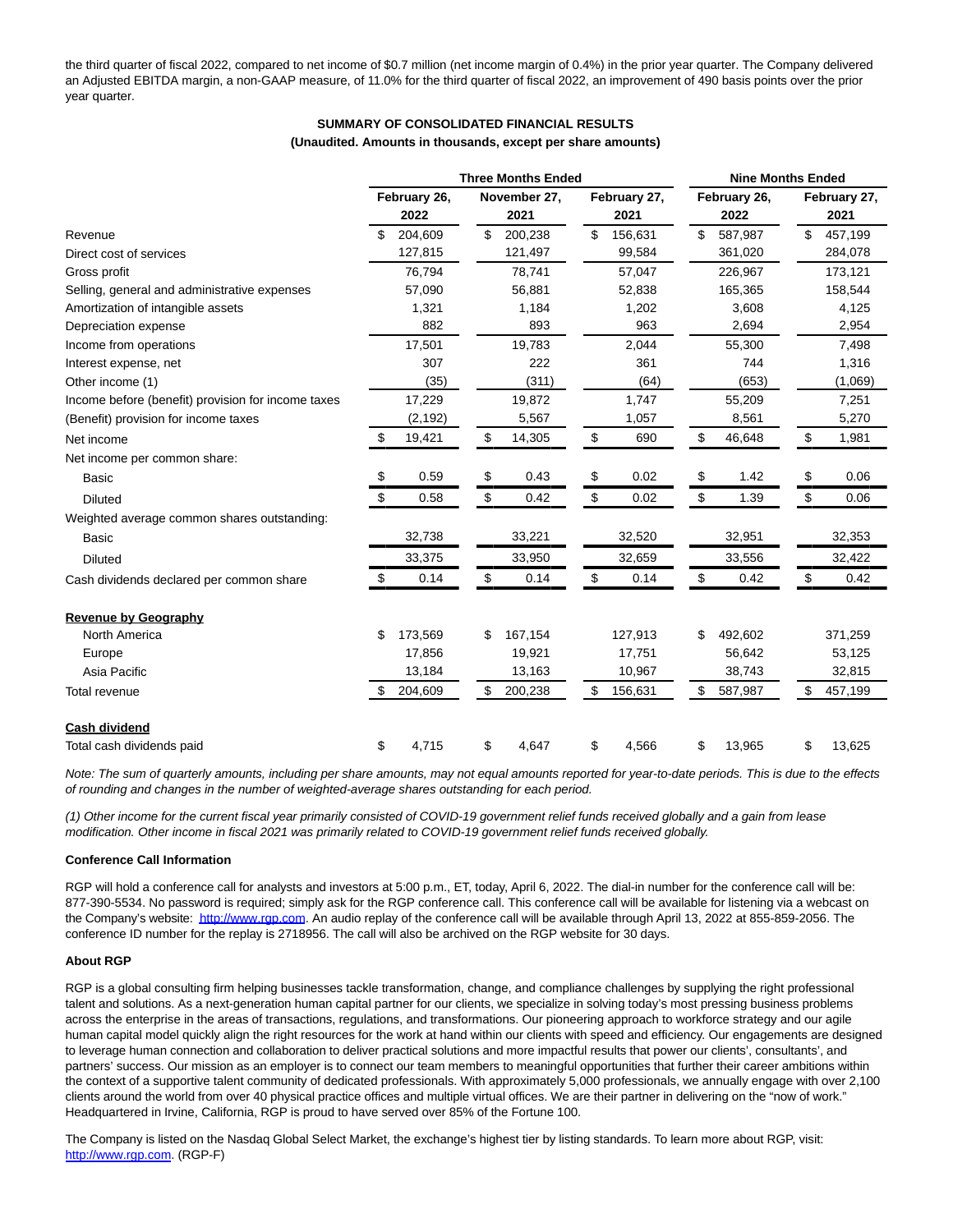#### **Forward-Looking Statements**

Certain statements in this press release are "forward-looking statements" within the meaning of Section 27A of the Securities Act of 1933 and Section 21E of the Securities Exchange Act of 1934. Such forward-looking statements may be identified by words such as "anticipates," "believes," "can," "continue," "could," "estimates," "expects," "intends," "may," "plans," "potential," "predicts," "remain," "should" or "will" or the negative of these terms or other comparable terminology. In this press release, such statements include statements regarding our growth and operational plans. Such statements and all phases of the Company's operations are subject to known and unknown risks, uncertainties, and other factors that could cause our actual results, levels of activity, performance or achievements, and those of our industry to differ materially from those expressed or implied by these forwardlooking statements. The disclosures we make concerning risks, uncertainties, and other factors that may affect our business or operating results included in Part I, Item 1A of our Fiscal Year 2021 Form 10-K and our other public filings made with the SEC should be reviewed carefully. These risks and uncertainties include, but are not limited to, the following: risks arising from epidemic diseases, such as the COVID-19 pandemic, the possible adverse effects from economic conditions or changes in the use of outsourced professional services consultants, the highly competitive nature of the market for professional services, risks related to the loss of a significant number of our consultants, or an inability to attract and retain new consultants, the possible impact on our business from the loss of the services of one or more key members of our senior management, risks related to potential significant increases in wages or payroll-related costs, our ability to secure new projects from clients, our ability to achieve or maintain a suitable pay/bill ratio, our ability to compete effectively in the competitive bidding process, risks related to unfavorable provisions in our contracts which may permit our clients to, among other things, terminate the contracts partially or completely at any time prior to completion, our ability to realize the level of benefit that we expect from our restructuring initiatives, risks that our recent digital expansion and technology transformation efforts many not be successful, our ability to build an efficient support structure as our business continues to grow and transform, our ability to grow our business, manage our growth or sustain our current business, our ability to serve clients internationally, additional operational challenges from our international activities including an economic downturn caused by social, political, regulatory, legal, and economic risks in the countries and regions in which we operate, possible disruption of our business from our past and future acquisitions, risks that our computer hardware and software and telecommunications systems are damaged, breached or interrupted, risks related to the failure to comply with data privacy laws and regulations and the adverse effect it may have on our reputation, results of operations or financial condition, our ability to comply with governmental, regulatory and legal requirements and company policies, the possible legal liability for damages resulting from the performance of projects by our consultants or for our clients' mistreatment of our personnel, risks arising from changes in applicable tax laws or adverse results in tax audits or interpretations, the possible adverse effect on our business model from the reclassification of our independent contractors by foreign tax and regulatory authorities, the possible difficulty for a third party to acquire us and resulting depression of our stock price, the operating and financial restrictions from our credit facility, risks related to the variable rate of interest in our credit facility, and the possibility that we are unable to or elect not to pay our quarterly dividend payment. Additional risks and uncertainties not presently known to us or that we currently deem immaterial may also affect our business or operating results. Readers are cautioned not to place undue reliance on these forward-looking statements, which speak only as of the date hereof. The Company does not intend, and undertakes no obligation, to update the forward-looking statements in this press release to reflect events or circumstances after the date hereof or to reflect the occurrence of unanticipated events, unless required by law to do so.

### **Use of Non-GAAP Financial Measures**

The Company utilizes certain financial measures and key performance indicators that are not defined by, or calculated in accordance with, GAAP to assess our financial and operating performance. A non-GAAP financial measure is defined as a numerical measure of a company's financial performance that (i) excludes amounts, or is subject to adjustments that have the effect of excluding amounts, that are included in the comparable measure calculated and presented in accordance with GAAP in the statement of operations; or (ii) includes amounts, or is subject to adjustments that have the effect of including amounts, that are excluded from the comparable GAAP measure so calculated and presented. The following non-GAAP measures are presented in this press release:

- Same day constant currency revenue is adjusted for the following items:
	- Currency impact. In order to remove the impact of fluctuations in foreign currency exchange rates, the Company calculates constant currency revenue, which represents the outcome that would have resulted had exchange rates in the current period been the same as those in effect in the comparable prior period.
	- o Business days impact. In order to remove the fluctuations caused by comparable periods having a different number of business days, the Company calculates same day revenue as current period revenue (adjusted for currency impact) divided by the number of business days in the current period, multiplied by the number of business days in the comparable prior period. The number of business days in each respective period is provided in the "Number of Business Days" section of the "Reconciliation of GAAP to Non-GAAP Financial Measures" table below.
- Adjusted EBITDA is calculated as net income before amortization of intangible assets, depreciation expense, interest, and income taxes plus stock-based compensation expense, restructuring costs, technology transformation costs, and plus or minus contingent consideration adjustments. Adjusted EBITDA at the segment level excludes certain shared corporate administrative costs that are not practical to allocate.
- Adjusted EBITDA margin is calculated by dividing Adjusted EBITDA by revenue.
- Cash tax rate excludes the non-cash tax impact of stock option expirations, non-cash tax impact of valuation allowances on international deferred tax assets, and other non-cash tax items.
- Adjusted provision for income taxes is calculated based on the Company's cash tax rates (as defined above).
- Adjusted diluted earnings per common share is calculated as diluted earnings per common share, plus the per share impact of stock-based compensation expense, restructuring costs, and technology transformation costs, plus or minus the per share impact of contingent consideration adjustments, and adjusted for the related tax effects of these adjustments.

We believe the above-mentioned non-GAAP measures, which are used by management to assess the core performance of our Company, provide useful information and additional clarity of our operating results to our investors in their own evaluation of the core performance of our Company and facilitate a comparison of such performance from period to period. These are not measurements of financial performance or liquidity under GAAP and should not be considered in isolation or construed as substitutes for net income or other cash flow data prepared in accordance with GAAP for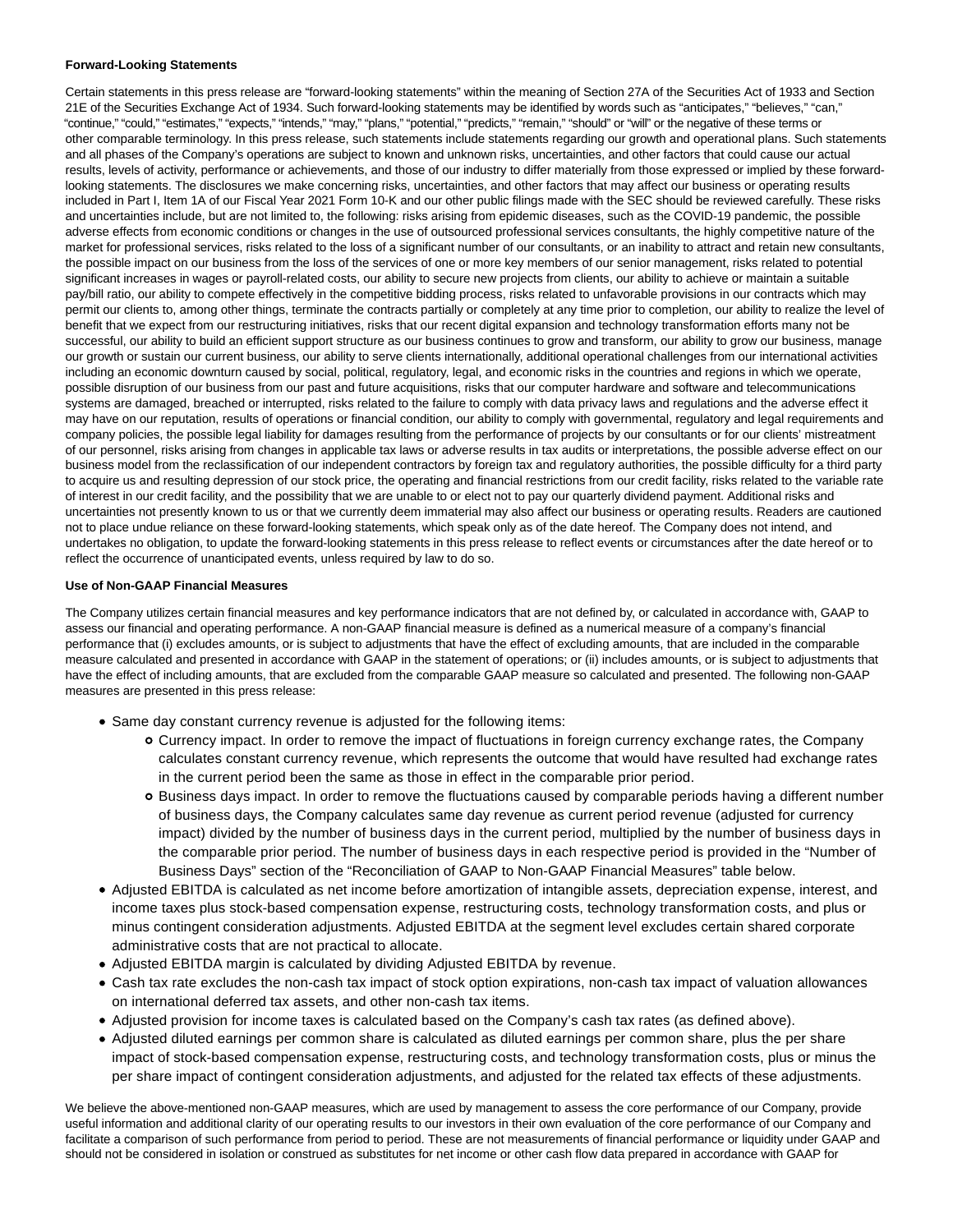purposes of analyzing our profitability or liquidity. These measures should be considered in addition to, and not as a substitute for, revenue, net income, earnings per share, cash flows, or other measures of financial performance prepared in accordance with GAAP. In addition, these non-GAAP financial measures may not provide information that is directly comparable to that provided by other companies, as other companies may calculate such financial results differently.

|                                    |    | <b>RECONCILIATION OF GAAP TO NON-GAAP FINANCIAL MEASURES</b> |                 |    |                           |      |          |                          |               |
|------------------------------------|----|--------------------------------------------------------------|-----------------|----|---------------------------|------|----------|--------------------------|---------------|
|                                    |    | <b>Three Months Ended</b>                                    |                 |    | <b>Three Months Ended</b> |      |          | <b>Nine Months Ended</b> |               |
|                                    |    |                                                              | <b>November</b> |    |                           |      | February |                          | February      |
| <b>Revenue by Geography</b>        |    | February 26,                                                 | 27,             |    | February 26,              |      | 27,      | February 26,             | 27,           |
|                                    |    | 2022                                                         | 2021            |    | 2022                      | 2021 |          | 2022                     | 2021          |
|                                    |    | (Unaudited)                                                  |                 |    | (Unaudited)               |      |          | (Unaudited)              |               |
|                                    |    | (Amounts in thousands, except number of business days)       |                 |    |                           |      |          |                          |               |
| <b>North America</b>               |    |                                                              |                 |    |                           |      |          |                          |               |
| As reported (GAAP)                 | \$ | 173,569                                                      | \$<br>167,154   | \$ | 173,569                   | \$   | 127,913  | \$<br>492,602            | \$<br>371,259 |
| Currency impact                    |    | 47                                                           |                 |    | 68                        |      |          | (314)                    |               |
| Business days impact               |    | 2,846                                                        |                 |    |                           |      |          | 2,647                    |               |
| Same day constant currency revenue | S  | 176,462                                                      |                 | S  | 173,637                   |      |          | 494,935                  |               |
| <b>Europe</b>                      |    |                                                              |                 |    |                           |      |          |                          |               |
| As reported (GAAP)                 | \$ | 17,856                                                       | \$<br>19,921    | \$ | 17,856                    | \$   | 17,751   | \$<br>56,642             | \$<br>53,125  |
| Currency impact                    |    | 351                                                          |                 |    | 890                       |      |          | (219)                    |               |
| Business days impact               |    | 583                                                          |                 |    |                           |      |          |                          |               |
| Same day constant currency revenue | \$ | 18,790                                                       |                 | \$ | 18,746                    |      |          | \$<br>56,423             |               |
| <b>Asia Pacific</b>                |    |                                                              |                 |    |                           |      |          |                          |               |
| As reported (GAAP)                 | \$ | 13,184                                                       | \$<br>13,163    | \$ | 13,184                    | \$   | 10,967   | \$<br>38,743             | \$<br>32,815  |
| Currency impact                    |    | 110                                                          |                 |    | 573                       |      |          | 620                      |               |
| Business days impact               |    | (108)                                                        |                 |    | (112)                     |      |          | (106)                    |               |
| Same day constant currency revenue | \$ | 13,186                                                       |                 | \$ | 13,645                    |      |          | 39,257                   |               |
| <b>Total Consolidated</b>          |    |                                                              |                 |    |                           |      |          |                          |               |
| As reported (GAAP)                 | \$ | 204,609                                                      | \$<br>200,238   | \$ | 204,609                   | \$   | 156,631  | \$<br>587,987            | \$<br>457,199 |
| Currency impact                    |    | 508                                                          |                 |    | 1,531                     |      |          | 87                       |               |
| Business days impact               |    | 3,321                                                        |                 |    | (112)                     |      |          | 2,541                    |               |
| Same day constant currency revenue | \$ | 208,438                                                      |                 | \$ | 206,028                   |      |          | \$<br>590,615            |               |
| <b>Number of Business Days</b>     |    |                                                              |                 |    |                           |      |          |                          |               |
| North America (1)                  |    | 61                                                           | 62              |    | 61                        |      | 61       | 186                      | 187           |
| Europe (2)                         |    | 63                                                           | 65              |    | 63                        |      | 63       | 192                      | 192           |
| Asia Pacific (2)                   |    | 62                                                           | 61              |    | 62                        |      | 61       | 186                      | 185           |

(1) This represents the number of business days in the United States.

(2) This represents the number of business days in the countries in which the revenues are most concentrated within the geography.

|                                      |                 |         | <b>Three Months Ended</b>                             |         |              |         |
|--------------------------------------|-----------------|---------|-------------------------------------------------------|---------|--------------|---------|
|                                      | February<br>26, | $%$ of  | <b>November</b><br>27,                                | % of    | February 27, | % of    |
| <b>Adjusted EBITDA</b>               | 2022            | Revenue | 2021                                                  | Revenue | 2021         | Revenue |
|                                      |                 |         | (Unaudited, amounts in thousands, except percentages) |         |              |         |
| Net income                           | \$<br>19,421    | 9.5%    | \$<br>14,305                                          | 7.1%    | \$<br>690    | 0.4%    |
| Adjustments:                         |                 |         |                                                       |         |              |         |
| Amortization of intangible assets    | 1,321           | 0.6     | 1,184                                                 | 0.6     | 1,202        | 0.8     |
| Depreciation expense                 | 882             | 0.4     | 893                                                   | 0.5     | 963          | 0.6     |
| Interest expense, net                | 307             | 0.2     | 222                                                   | 0.1     | 361          | 0.2     |
| (Benefit) provision for income taxes | (2, 192)        | (1.1)   | 5,567                                                 | 2.8     | 1,057        | 0.7     |
| <b>EBITDA</b>                        | 19,739          | 9.6     | 22,171                                                | 11.1    | 4,273        | 2.7     |
| Stock-based compensation expense     | 2,202           | 1.1     | 2,019                                                 | 1.0     | 1,834        | 1.2     |
| Restructuring costs                  | 67              | 0.1     | 583                                                   | 0.3     | 652          | 0.4     |
| Technology transformation costs (1)  | 461             | 0.2     | 229                                                   | 0.1     |              |         |
| Contingent consideration adjustment  |                 |         | (54)                                                  |         | 2,710        | 1.7     |
| <b>Adjusted EBITDA</b>               | 22,469          | 11.0%   | \$<br>24,948                                          | 12.5%   | \$<br>9,469  | 6.0%    |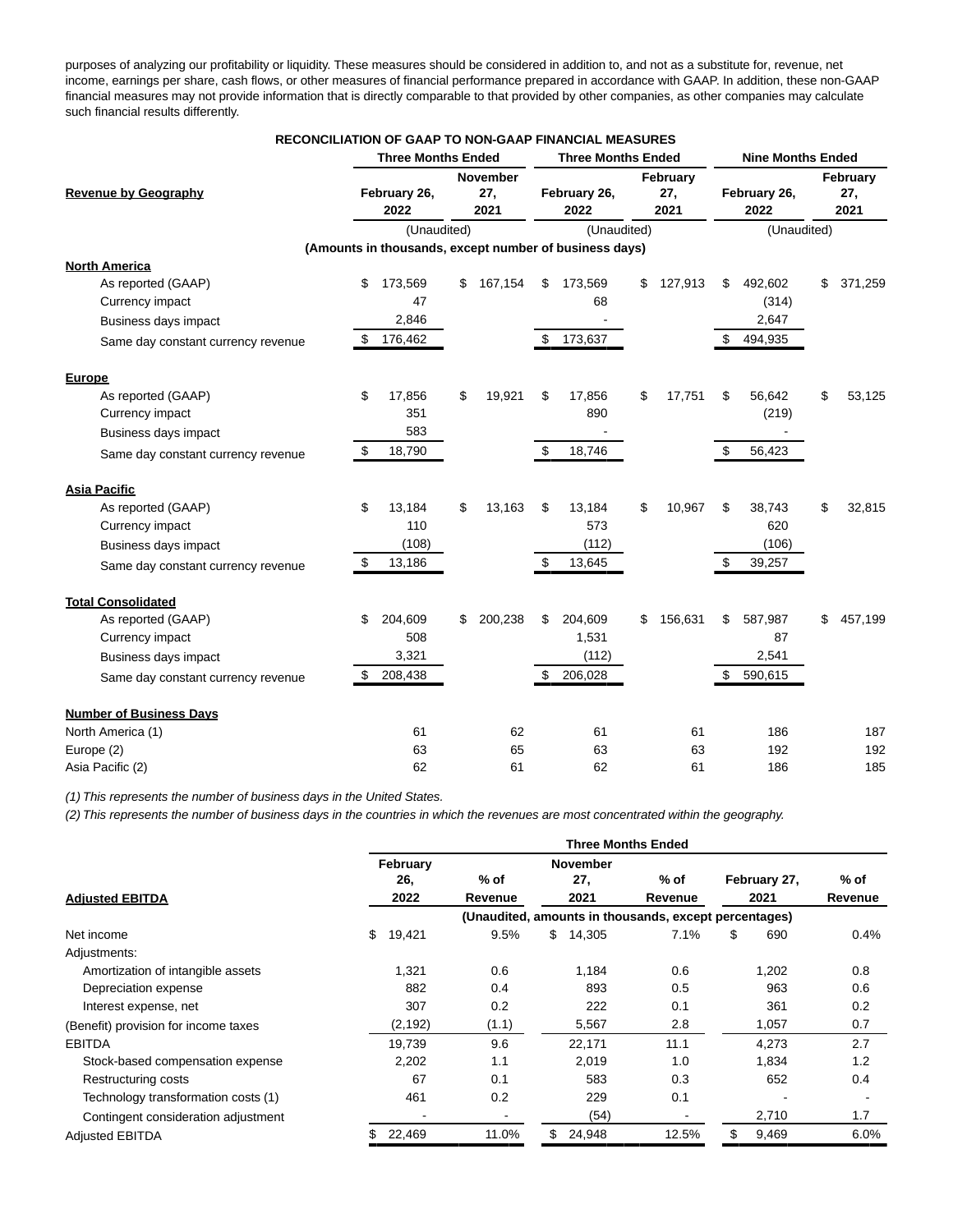(1) Commencing with the three months ended November 27, 2021, Adjusted EBITDA also excludes the impact of technology transformation costs. Technology transformation costs represent costs included in net income related to the Company's initiative to upgrade its technology platform globally, including a cloud-based enterprise resource planning system and talent acquisition and management system. Such costs primarily include third-party consulting fees and costs associated with dedicated internal resources that are not capitalized through the duration of the system implementations.

| <b>Adiusted Diluted Earnings per Common Share</b>        |                |     |        |    |            |
|----------------------------------------------------------|----------------|-----|--------|----|------------|
| Diluted earnings per common share, as reported           | \$<br>0.58     | \$  | 0.42   | \$ | 0.02       |
| Stock-based compensation expense                         | 0.07           |     | 0.06   |    | 0.06       |
| Restructuring costs                                      |                |     | 0.02   |    | 0.02       |
| Contingent consideration adjustment                      |                |     |        |    | 0.08       |
| Technology transformation costs                          | 0.01           |     | 0.01   |    |            |
| Income tax impact of adjustments                         | (0.01)         |     | (0.04) |    | (0.04)     |
| Adjusted diluted earnings per common share               | 0.65           | \$. | 0.47   |    | 0.14       |
| <b>Adjusted Provision for Income Taxes and Cash</b>      |                |     |        |    |            |
| <b>Tax Rate</b>                                          |                |     |        |    |            |
| (Benefit) provision for income taxes                     | \$<br>(2, 192) | \$  | 5,567  | \$ | 1,057      |
| Effect of non-cash tax items:                            |                |     |        |    |            |
| Stock option expirations                                 | 84             |     | (139)  |    | (49)       |
| Valuation allowance on international deferred tax        |                |     |        |    |            |
| assets                                                   | 6,698          |     | 254    |    | (459)      |
| Net uncertain tax position adjustments                   | (15)           |     | (6)    |    | (7)        |
| Other adjustments                                        | 669            |     | (16)   |    | 284        |
| Adjusted provision for income taxes                      | 5,244          |     | 5,660  |    | 826        |
| Effective tax rate                                       | $(12.7)\%$     |     | 28.0%  |    | 60.5%      |
| Total effect of non-cash tax items on effective tax rate | 43.2%          |     | 0.5%   |    | $(13.2)\%$ |
| Cash tax rate                                            | 30.5%          |     | 28.5%  |    | 47.3%      |

|                                     |              | <b>Nine Months Ended</b> |                                                       |         |
|-------------------------------------|--------------|--------------------------|-------------------------------------------------------|---------|
|                                     | February 26, | % of                     | February 27,                                          | % of    |
| <b>Adjusted EBITDA</b>              | 2022         | Revenue                  | 2021                                                  | Revenue |
|                                     |              |                          | (Unaudited, amounts in thousands, except percentages) |         |
| Net income                          | \$<br>46,648 | 7.9%                     | \$<br>1,981                                           | $0.4\%$ |
| Adjustments:                        |              |                          |                                                       |         |
| Amortization of intangible assets   | 3,608        | 0.6                      | 4,125                                                 | 0.9     |
| Depreciation expense                | 2,694        | 0.5                      | 2,954                                                 | 0.6     |
| Interest expense, net               | 744          | 0.1                      | 1,316                                                 | 0.3     |
| Provision for income taxes          | 8,561        | 1.5                      | 5,270                                                 | 1.2     |
| <b>EBITDA</b>                       | 62,255       | 10.6                     | 15,646                                                | 3.4     |
| Stock-based compensation expense    | 5,851        | 1.0                      | 4,939                                                 | 1.1     |
| Restructuring costs                 | 807          | 0.2                      | 8,445                                                 | 1.8     |
| Technology transformation costs (1) | 690          | 0.1                      |                                                       |         |
| Contingent consideration adjustment | 166          | 0.0                      | 3,052                                                 | 0.7     |
| <b>Adjusted EBITDA</b>              | \$<br>69,769 | 11.9%                    | \$<br>32,082                                          | 7.0%    |

(1) Commencing with the three months ended November 27, 2021, Adjusted EBITDA also excludes the impact of technology transformation costs. Technology transformation costs represent costs included in net income related to the Company's initiative to upgrade its technology platform globally, including a cloud-based enterprise resource planning system and talent acquisition and management system. Such costs primarily include third-party consulting fees and costs associated with dedicated internal resources that are not capitalized through the duration of the system implementations.

| <b>Adiusted Diluted Earnings per Common Share</b> |        |  |        |
|---------------------------------------------------|--------|--|--------|
| Diluted earnings per common share, as reported    | 1.39   |  | 0.06   |
| Stock-based compensation expense                  | 0.17   |  | 0.15   |
| Restructuring costs                               | 0.02   |  | 0.26   |
| Contingent consideration adjustment               |        |  | 0.09   |
| Technology transformation costs                   | 0.02   |  |        |
| Income tax impact of adjustments                  | (0.05) |  | (0.07) |
| Adjusted diluted earnings per common share        | 1.55   |  | 0.49   |

### **Adjusted Provision for Income Taxes and Cash Tax Rate**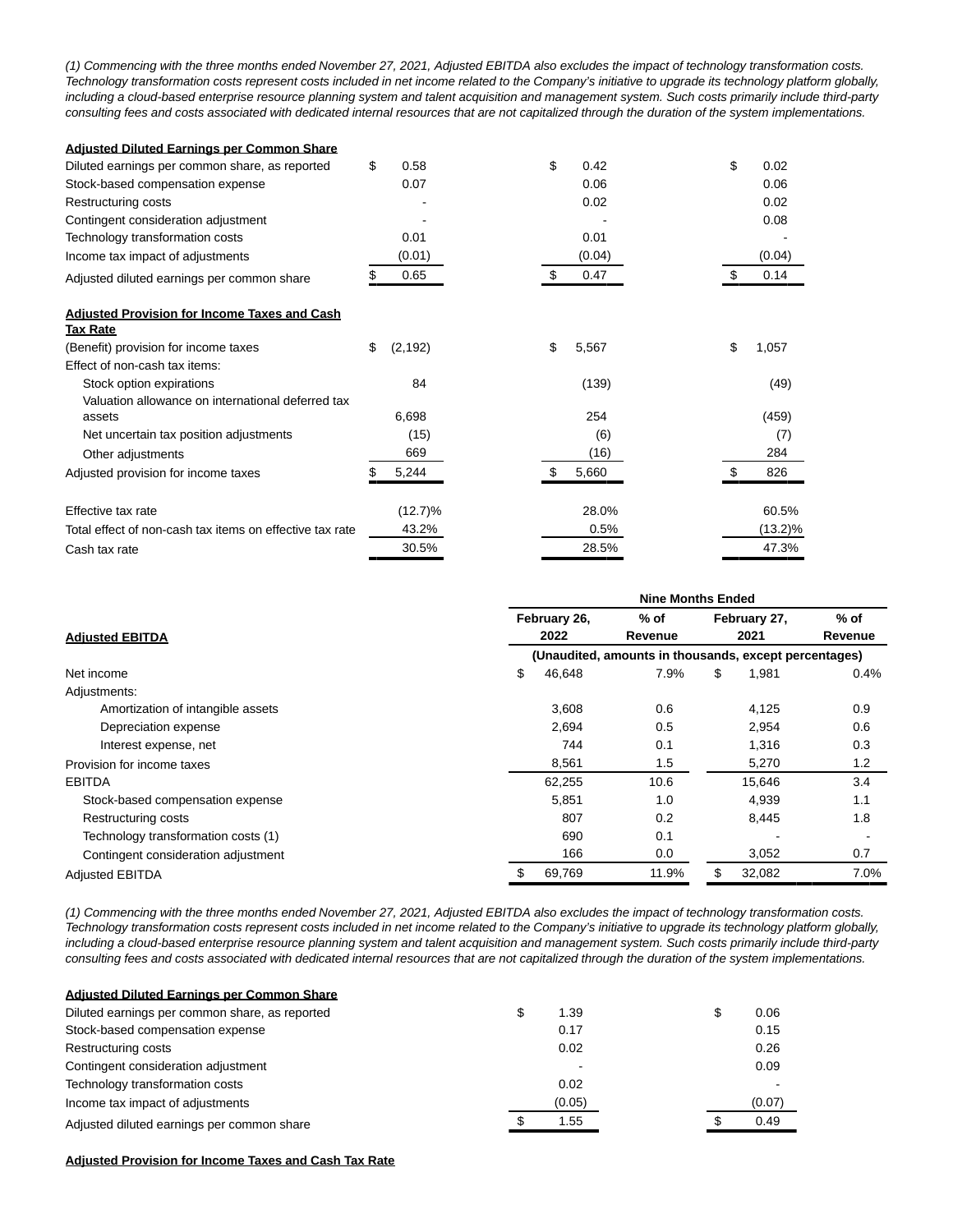| Provision for income taxes                               | \$<br>8,561 | \$<br>5.270 |
|----------------------------------------------------------|-------------|-------------|
| Effect of non-cash tax items:                            |             |             |
| Stock option expirations                                 | (162)       | (321)       |
| Valuation allowance on international deferred tax assets | 7.262       | (1, 943)    |
| Net uncertain tax position adjustments                   | (30)        | (16)        |
| Other adjustments                                        | 654         | 205         |
| Adjusted provision for income taxes                      | 16,285      | 3,195       |
| Effective tax rate                                       | 15.5%       | 72.7%       |
| Total effect of non-cash tax items on effective tax rate | 14.0%       | $(28.6)\%$  |
| Cash tax rate                                            | 29.5%       | 44.1%       |

#### **Segment Results**

Effective in the second quarter of fiscal 2021, the Company revised its segment reporting to align with changes made in its internal management structure and its reporting structure of financial information used to assess performance and allocate resources.

Operating results by reportable segment are included in the following table. Please refer to the "Reconciliation of GAAP to Non-GAAP Financial Measures" table above for the reconciliation of consolidated net income to Adjusted EBITDA for each of the periods presented. Amounts are unaudited and are in thousands.

|                           | <b>Three Months Ended</b> |                      | <b>Nine Months Ended</b> |                      |
|---------------------------|---------------------------|----------------------|--------------------------|----------------------|
|                           | February 26,<br>2022      | February 27,<br>2021 | February 26,<br>2022     | February 27,<br>2021 |
| Revenues:                 |                           |                      |                          |                      |
| <b>RGP</b>                | \$<br>195.251             | \$<br>146.487        | \$<br>557.584            | \$<br>425,598        |
| <b>Other Segments</b>     | 9,358                     | 10,144               | 30,403                   | 31,601               |
| <b>Total revenues</b>     | 204,609                   | 156,631              | 587,987                  | 457,199              |
| <b>Adjusted EBITDA:</b>   |                           |                      |                          |                      |
| <b>RGP</b>                | \$<br>30.656              | \$<br>15.886         | \$<br>91,833             | \$<br>50,671         |
| <b>Other Segments</b>     | 579                       | 449                  | 2.817                    | 2,866                |
| Reconciling items (1)     | (8,766)                   | (6,866)              | (24, 881)                | (21, 455)            |
| Total Adjusted EBITDA (2) | 22,469                    | \$<br>9,469          | 69,769                   | 32,082               |

(1) Reconciling items are generally comprised of unallocated corporate administrative costs, including management and board compensation, corporate support function costs and other general corporate costs that are not allocated to segments.

(2) A reconciliation of the Company's net income to Adjusted EBITDA on a consolidated basis is presented above under "Use of Non-GAAP Financial Measures--Reconciliation of GAAP to Non-GAAP Financial Measures".

# **SELECTED BALANCE SHEET, CASH FLOW AND OTHER INFORMATION**

**(Amounts in thousands, except consultant headcount and average rates)**

| SELECTED BALANCE SHEET INFORMATION:                         | February 26, |                          | May 29,<br>2021 |         |  |  |  |
|-------------------------------------------------------------|--------------|--------------------------|-----------------|---------|--|--|--|
|                                                             | (Unaudited)  |                          |                 |         |  |  |  |
| Cash and cash equivalents                                   | \$           | 82.189                   | \$              | 74,391  |  |  |  |
| Accounts receivable, net of allowance for doubtful accounts | \$           | 150.524                  | \$              | 116,455 |  |  |  |
| Total assets                                                | \$           | 559.738                  | \$              | 520,644 |  |  |  |
| <b>Current liabilities</b>                                  | \$           | 115.638                  | \$              | 100,906 |  |  |  |
| Long-term debt                                              | \$           | 54.000                   | \$              | 43,000  |  |  |  |
| <b>Total liabilities</b>                                    | \$           | 202.710                  | \$              | 191.098 |  |  |  |
| Total stockholders' equity                                  | \$           | 357.028                  | \$              | 329.546 |  |  |  |
|                                                             |              | <b>Nine Months Ended</b> |                 |         |  |  |  |

|                                   | February 26, |    | February 27,<br>2021 |  |  |  |  |  |
|-----------------------------------|--------------|----|----------------------|--|--|--|--|--|
| SELECTED CASH FLOW INFORMATION:   | 2022         |    |                      |  |  |  |  |  |
|                                   | (Unaudited)  |    | (Unaudited)          |  |  |  |  |  |
| Cash flow -- operating activities | 22.676<br>S  | \$ | 35,371               |  |  |  |  |  |
| Cash flow -- investing activities | (2,363)<br>S | \$ | (2,846)              |  |  |  |  |  |
| Cash flow -- financing activities | (10.444)     | \$ | (46,006)             |  |  |  |  |  |
|                                   |              |    |                      |  |  |  |  |  |

**Three Months Ended**